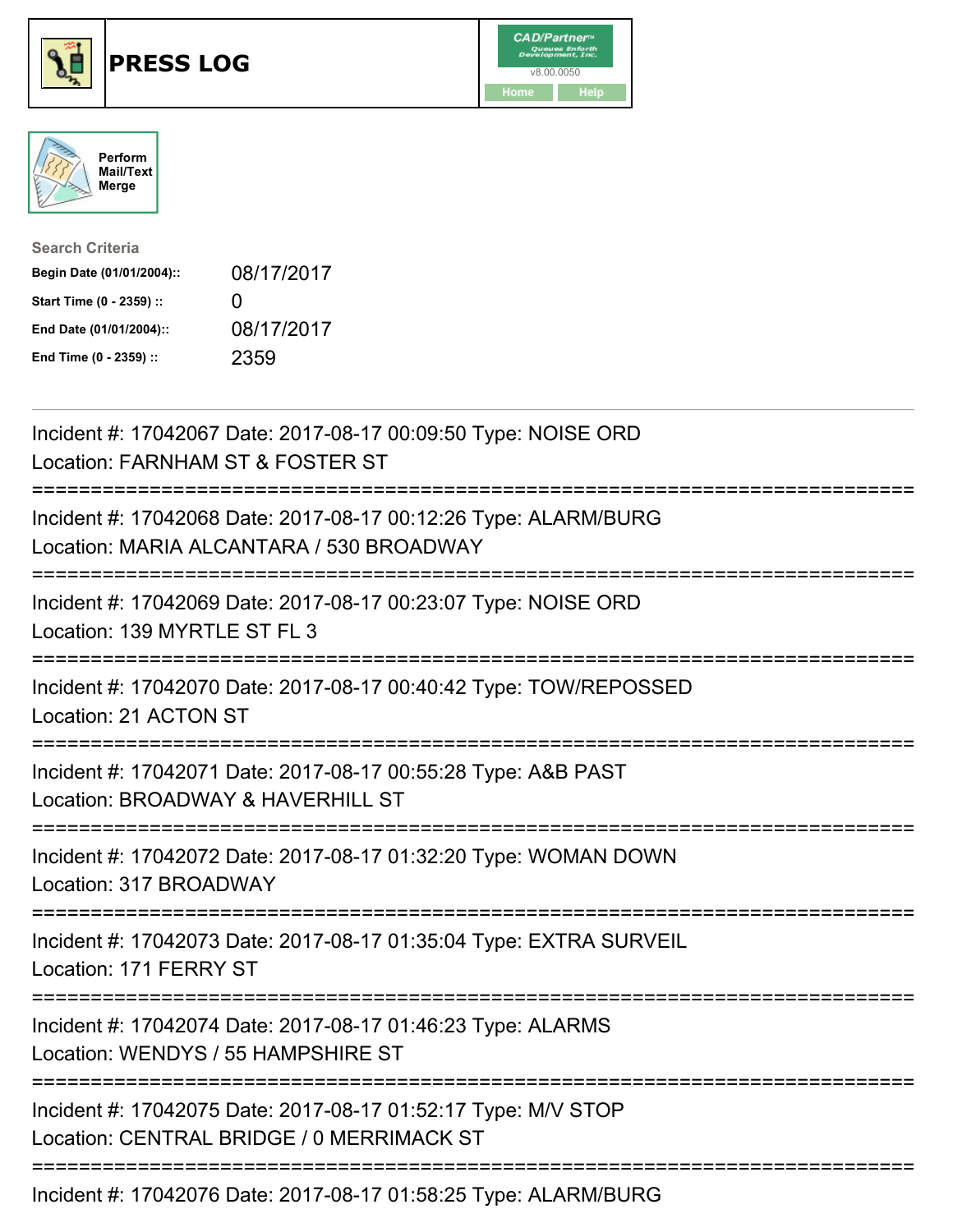Location: 168 NEWBURY ST

=========================================================================== Incident #: 17042077 Date: 2017-08-17 02:15:34 Type: M/V STOP Location: DENROCK PARK / null =========================================================================== Incident #: 17042078 Date: 2017-08-17 02:20:00 Type: M/V STOP Location: BROADWAY & TREMONT ST =========================================================================== Incident #: 17042079 Date: 2017-08-17 02:22:06 Type: SPECIAL CHECK Location: BOAT RAMP / EVERETT ST & ROWE ST =========================================================================== Incident #: 17042080 Date: 2017-08-17 02:28:53 Type: TOW/REPOSSED Location: 121 EASTON ST =========================================================================== Incident #: 17042082 Date: 2017-08-17 02:38:10 Type: M/V STOP Location: LOWELL ST & WINTER ST =========================================================================== Incident #: 17042081 Date: 2017-08-17 02:38:26 Type: M/V STOP Location: 350 BROADWAY =========================================================================== Incident #: 17042083 Date: 2017-08-17 02:48:17 Type: BUILDING CHK Location: 703 HAVERHILL ST =========================================================================== Incident #: 17042084 Date: 2017-08-17 02:48:25 Type: GENERAL SERV Location: 1 GENERAL ST =========================================================================== Incident #: 17042085 Date: 2017-08-17 02:56:05 Type: M/V STOP Location: MILTON ST =========================================================================== Incident #: 17042086 Date: 2017-08-17 02:56:18 Type: LOUD NOISE Location: 277 JACKSON ST =========================================================================== Incident #: 17042087 Date: 2017-08-17 03:07:47 Type: M/V STOP Location: FARLEY ST & S BROADWAY =========================================================================== Incident #: 17042088 Date: 2017-08-17 03:09:58 Type: BUILDING CHK Location: PLONOWSKI FUNERAL HOME / 180 JACKSON ST =========================================================================== Incident #: 17042089 Date: 2017-08-17 03:22:17 Type: UNWANTEDGUEST Location: 34 BEACON AV #50-3 =========================================================================== Incident #: 17042090 Date: 2017-08-17 03:32:07 Type: M/V STOP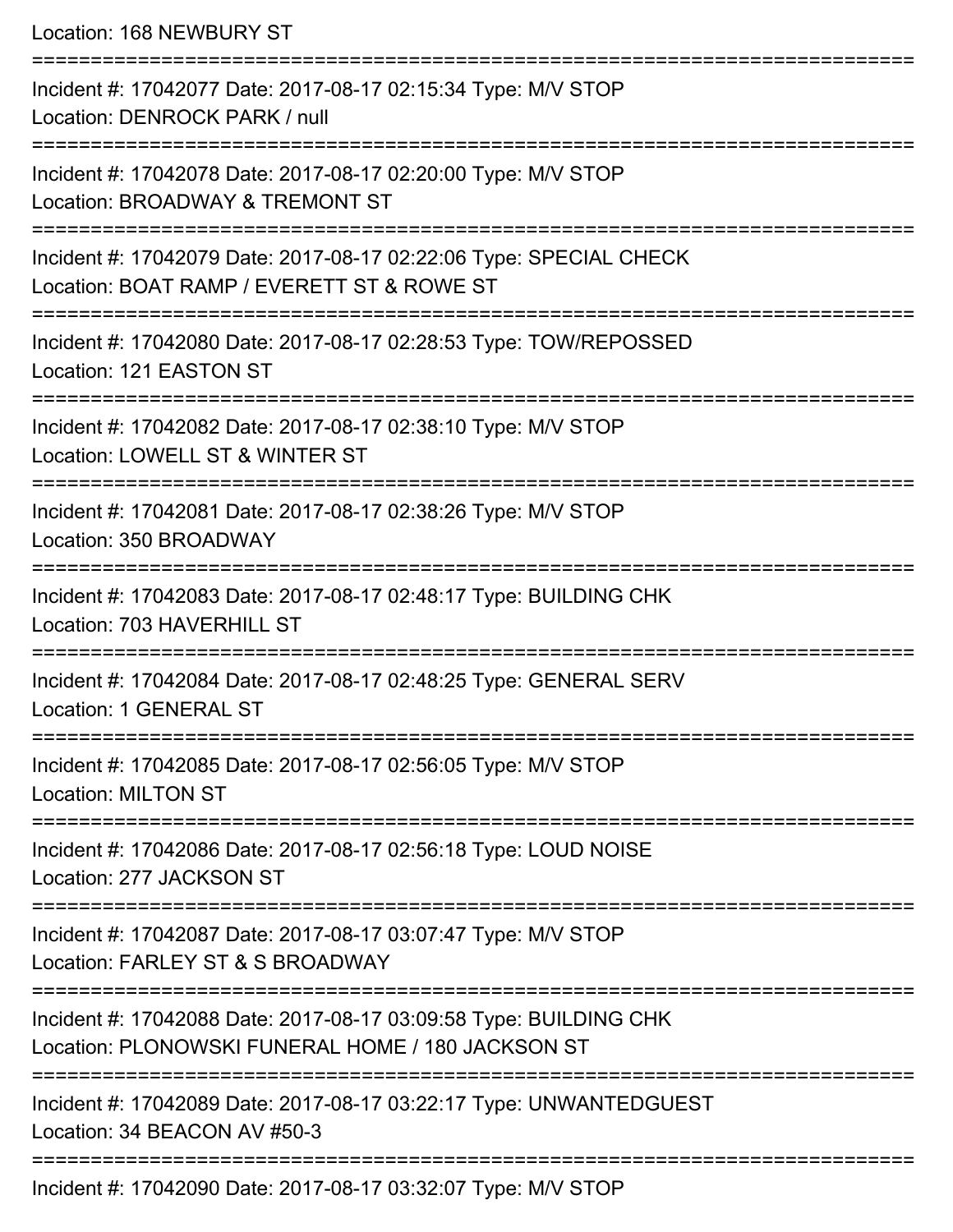| Incident #: 17042091 Date: 2017-08-17 03:35:01 Type: EXTRA SURVEIL<br>Location: 171 FERRY ST                                      |
|-----------------------------------------------------------------------------------------------------------------------------------|
| Incident #: 17042092 Date: 2017-08-17 03:37:28 Type: M/V STOP<br>Location: 99 HAMPSHIRE ST                                        |
| Incident #: 17042093 Date: 2017-08-17 03:47:47 Type: M/V STOP<br>Location: ANDOVER ST & OSGOOD ST                                 |
| Incident #: 17042094 Date: 2017-08-17 03:56:32 Type: DISTURBANCE<br>Location: 52 NEWBURY ST #2                                    |
| ===============<br>Incident #: 17042095 Date: 2017-08-17 03:57:23 Type: BUILDING CHK<br>Location: BOLES MEMORIAL / 184 JACKSON ST |
| Incident #: 17042096 Date: 2017-08-17 05:01:19 Type: M/V STOP<br>Location: FERN ST & LAWRENCE ST                                  |
| Incident #: 17042097 Date: 2017-08-17 05:46:51 Type: ALARM/BURG<br>Location: 12 BROADWAY AV                                       |
| Incident #: 17042098 Date: 2017-08-17 06:41:56 Type: UNWANTEDGUEST<br>Location: 370 BROADWAY                                      |
| Incident #: 17042099 Date: 2017-08-17 06:46:04 Type: M/V STOP<br>Location: PARK ST & TRENTON ST                                   |
| Incident #: 17042100 Date: 2017-08-17 07:00:07 Type: PARK & WALK<br>Location: 0 BROADWAY                                          |
| Incident #: 17042101 Date: 2017-08-17 07:07:37 Type: M/V STOP<br>Location: CUSTER ST & JACKSON ST                                 |
| Incident #: 17042102 Date: 2017-08-17 07:14:09 Type: ALARM/BURG<br>Location: S BROADWAY AUTO SERVICES / 505 S BROADWAY            |
| Incident #: 17042103 Date: 2017-08-17 07:16:37 Type: TOW/REPOSSED<br>Location: 98 WARWICK ST                                      |
| Incident #: 17042104 Date: 2017-08-17 07:20:09 Type: ALARM/BURG                                                                   |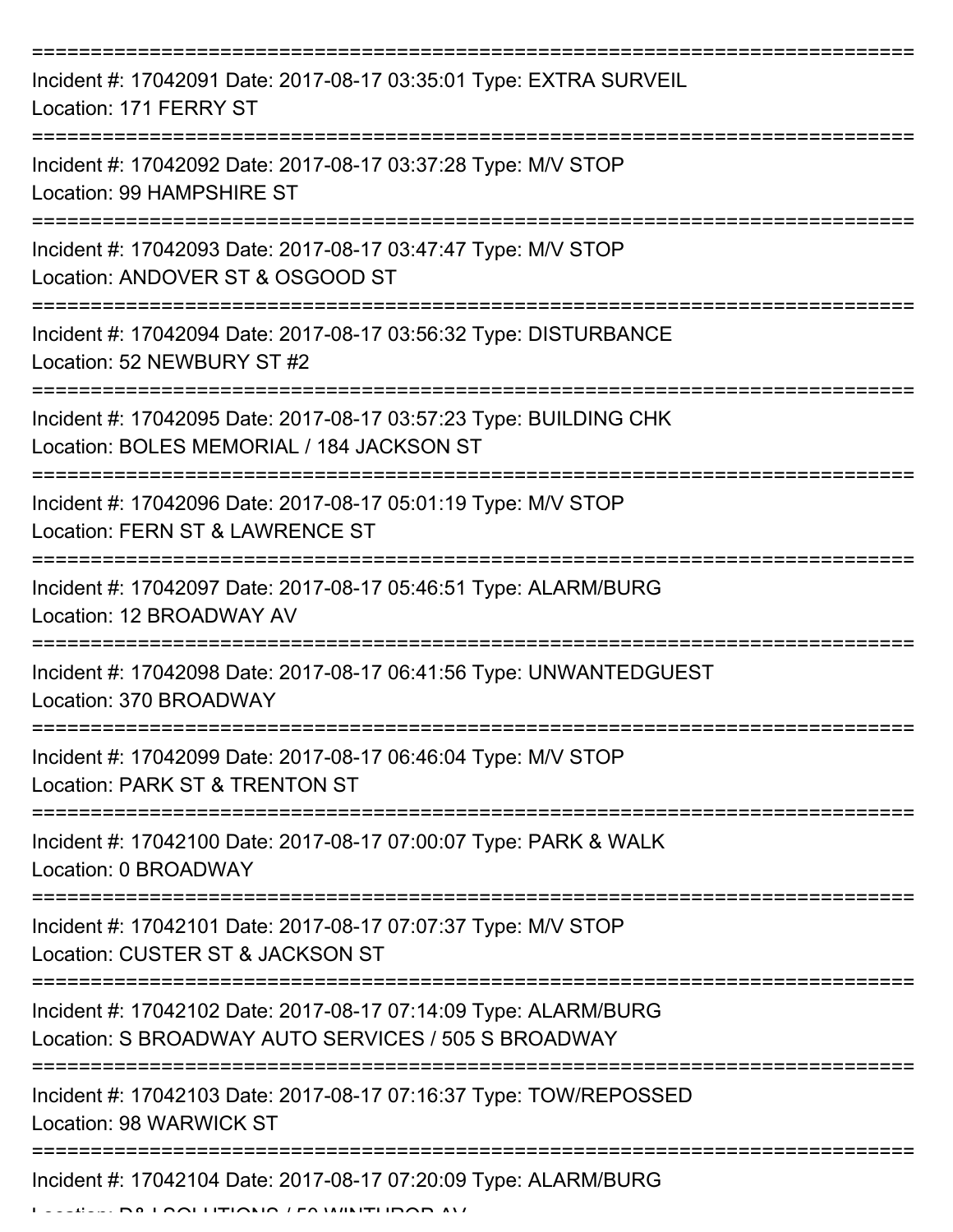| Incident #: 17042105 Date: 2017-08-17 07:22:14 Type: ALARMS<br>Location: COMMUNITY DAY CHARTER SCHOOL / 73 PROSPECT ST   |
|--------------------------------------------------------------------------------------------------------------------------|
| Incident #: 17042106 Date: 2017-08-17 07:23:44 Type: TOW/REPOSSED<br>Location: 164 EXCHANGE ST                           |
| Incident #: 17042107 Date: 2017-08-17 07:26:22 Type: TOW/REPOSSED<br>Location: 84 GREENWOOD ST                           |
| Incident #: 17042108 Date: 2017-08-17 07:51:15 Type: M/V STOP<br>Location: ANDOVER ST & WINTHROP AV                      |
| Incident #: 17042109 Date: 2017-08-17 08:07:54 Type: M/V STOP<br>Location: BROOKFIELD ST & CHESTER ST                    |
| Incident #: 17042110 Date: 2017-08-17 08:11:37 Type: KEEP PEACE<br>Location: 31 ROYAL ST                                 |
| Incident #: 17042111 Date: 2017-08-17 08:17:06 Type: VIO CITY ORD<br>Location: 30 MCFARLIN CT                            |
| Incident #: 17042112 Date: 2017-08-17 08:29:27 Type: CLOSE STREET<br>Location: ELIZABETH ST & LOWELL ST                  |
| Incident #: 17042113 Date: 2017-08-17 08:33:13 Type: ALARMS<br>Location: LA NATIONAL / 233 BROADWAY                      |
| Incident #: 17042114 Date: 2017-08-17 08:38:43 Type: M/V STOP<br>Location: CROSS ST & HAMPSHIRE ST                       |
| Incident #: 17042115 Date: 2017-08-17 08:39:46 Type: NOTIFICATION<br>Location: 65 BOXFORD ST FL 3                        |
| Incident #: 17042116 Date: 2017-08-17 08:41:13 Type: MISSING PERS<br>Location: 27 BROOK ST                               |
| Incident #: 17042117 Date: 2017-08-17 08:43:23 Type: DRUG EVIDENCE<br>Location: IMMIGRANT PLACE / CHESTNUT ST & SHORT ST |
| Incident #: 17042118 Date: 2017-08-17 08:57:40 Type: ADMININSTR                                                          |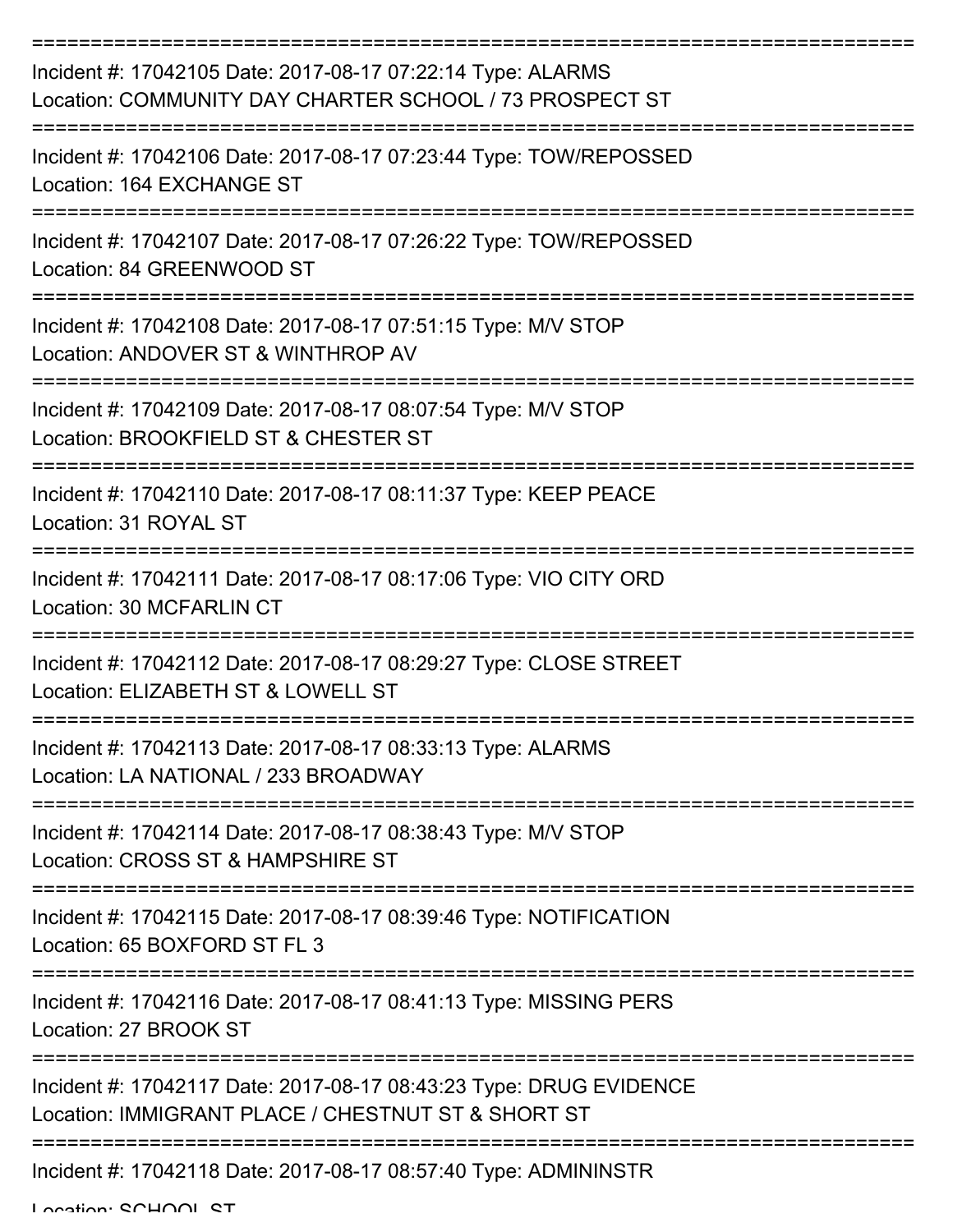| Incident #: 17042119 Date: 2017-08-17 09:38:34 Type: THREATS<br>Location: 36 EVERETT ST                        |
|----------------------------------------------------------------------------------------------------------------|
| Incident #: 17042120 Date: 2017-08-17 09:45:41 Type: HIT & RUN M/V<br>Location: 31 MANCHESTER ST               |
| Incident #: 17042122 Date: 2017-08-17 09:46:29 Type: ABAND MV<br>Location: 116 EXETER ST                       |
| Incident #: 17042121 Date: 2017-08-17 09:47:49 Type: EXTRA SURVEIL<br>Location: 50 BROADWAY                    |
| Incident #: 17042124 Date: 2017-08-17 09:48:46 Type: ABAND MV<br>Location: 286 HOWARD ST                       |
| Incident #: 17042123 Date: 2017-08-17 09:52:07 Type: PARK & WALK<br>Location: BROADWAY                         |
| Incident #: 17042125 Date: 2017-08-17 10:02:33 Type: M/V STOP<br>Location: ESSEX ST & OXFORD ST                |
| Incident #: 17042127 Date: 2017-08-17 10:07:35 Type: UNWANTEDGUEST<br>Location: 32 ABBOTT ST                   |
| Incident #: 17042126 Date: 2017-08-17 10:08:11 Type: M/V STOP<br>Location: S UNION ST & SALEM ST               |
| Incident #: 17042130 Date: 2017-08-17 10:10:31 Type: M/V STOP<br>Location: PARKER ST & SALEM ST                |
| Incident #: 17042128 Date: 2017-08-17 10:16:28 Type: M/V STOP<br>Location: NH 4124981 / BRADFORD ST & BROADWAY |
| Incident #: 17042129 Date: 2017-08-17 10:22:01 Type: M/V STOP<br>Location: AMES ST & PROVIDENCE ST             |
| Incident #: 17042131 Date: 2017-08-17 10:32:55 Type: DOMESTIC/PAST<br>Location: 1 CAULKINS CT                  |
| Incident #: 17042132 Date: 2017-08-17 10:34:41 Type: ALARM/BURG<br>Location: 96 WEARE ST                       |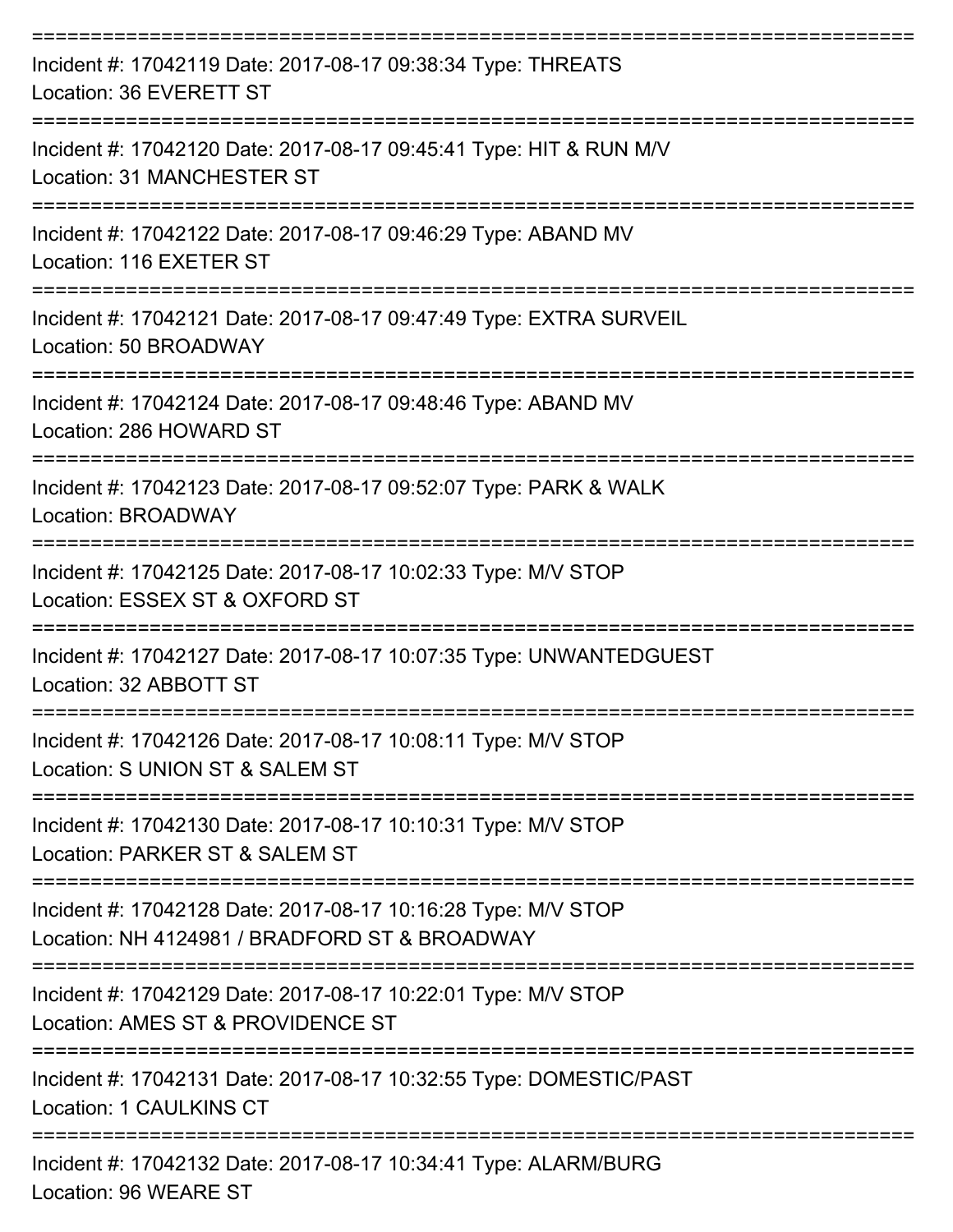| Incident #: 17042133 Date: 2017-08-17 10:43:13 Type: 209A/SERVE<br>Location: 38 MILTON ST        |
|--------------------------------------------------------------------------------------------------|
| Incident #: 17042134 Date: 2017-08-17 10:44:13 Type: M/V STOP<br>Location: BROADWAY & DAISY ST   |
| Incident #: 17042135 Date: 2017-08-17 10:51:51 Type: 911 HANG UP<br>Location: 22 AVON ST         |
| Incident #: 17042136 Date: 2017-08-17 10:58:22 Type: NOTIFICATION<br>Location: 69 BAILEY ST      |
| Incident #: 17042137 Date: 2017-08-17 11:07:45 Type: PARK & WALK<br>Location: BROADWAY           |
| Incident #: 17042138 Date: 2017-08-17 11:11:47 Type: OFFICER ASSIS<br>Location: 19 POPLAR ST     |
| Incident #: 17042139 Date: 2017-08-17 11:13:59 Type: DOMESTIC/PAST<br>Location: 71 NEWBURY ST    |
| Incident #: 17042142 Date: 2017-08-17 11:16:01 Type: MISSING PERS<br>Location: 40 LAWRENCE ST #1 |
| Incident #: 17042140 Date: 2017-08-17 11:18:40 Type: COUNTERFEIT<br>Location: 608 S UNION ST     |
| Incident #: 17042141 Date: 2017-08-17 11:24:06 Type: MISSING PERS<br>Location: 6 ACTON ST        |
| Incident #: 17042143 Date: 2017-08-17 11:31:55 Type: TOW OF M/V<br>Location: 550 BROADWAY        |
| Incident #: 17042144 Date: 2017-08-17 11:33:07 Type: 209A/SERVE<br>Location: 40 KNOX ST          |
| Incident #: 17042145 Date: 2017-08-17 11:35:20 Type: TOW OF M/V<br>Location: 198 ESSEX ST        |
| Incident #: 17042146 Date: 2017-08-17 11:38:44 Type: M/V STOP<br>Location: 280 S BROADWAY        |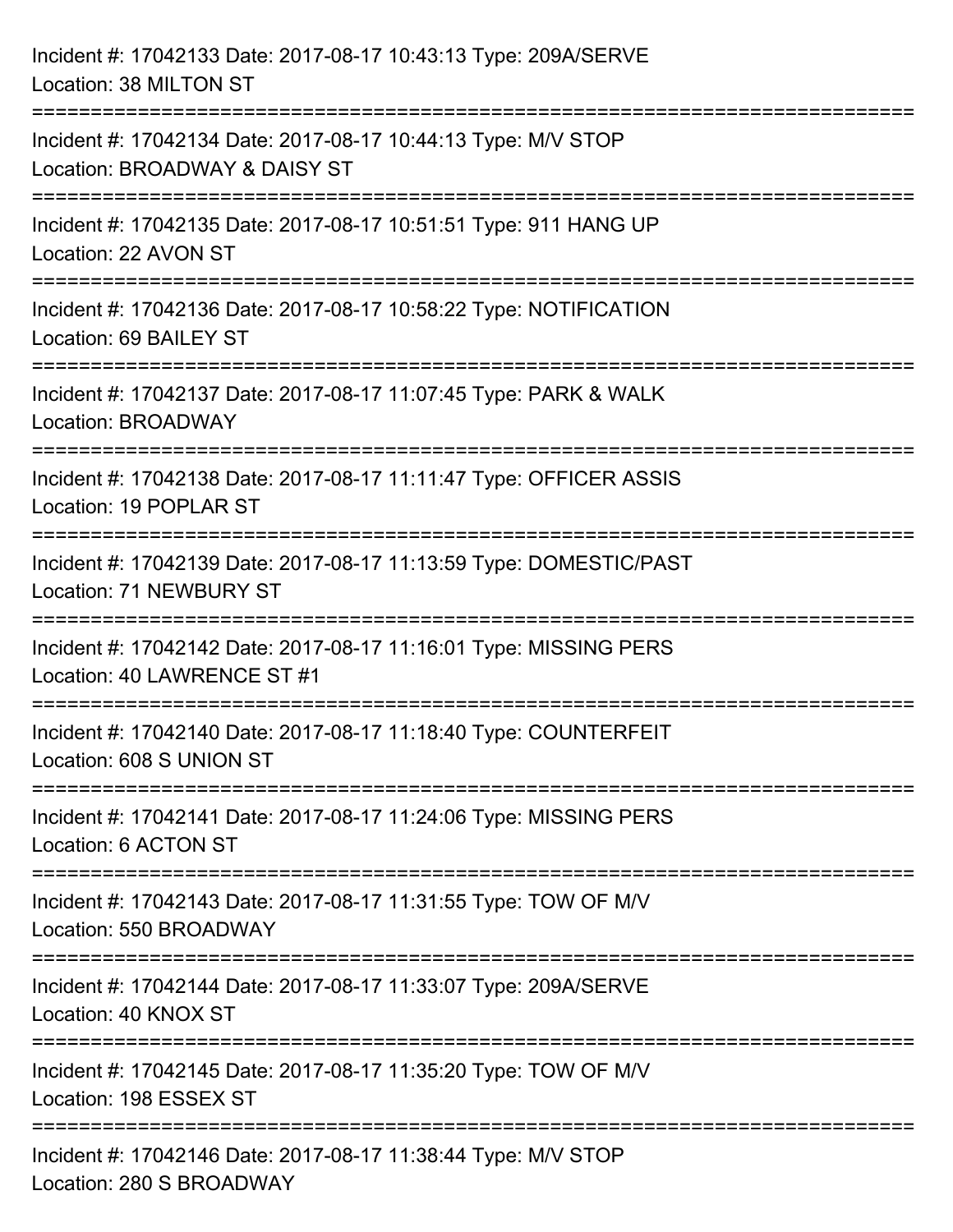| Incident #: 17042147 Date: 2017-08-17 11:40:02 Type: FRAUD<br>Location: 1 GENERAL ST                                          |
|-------------------------------------------------------------------------------------------------------------------------------|
| Incident #: 17042148 Date: 2017-08-17 11:49:21 Type: DOMESTIC/PAST<br>Location: 29 MYRTLE CT                                  |
| Incident #: 17042149 Date: 2017-08-17 11:52:32 Type: A&B PAST<br>Location: 1 GENERAL ST<br>================================== |
| Incident #: 17042150 Date: 2017-08-17 11:55:41 Type: SHOPLIFTING<br>Location: 24 JACKSON ST                                   |
| Incident #: 17042151 Date: 2017-08-17 11:59:32 Type: LIC PLATE STO<br>Location: 28 BAILEY ST                                  |
| Incident #: 17042152 Date: 2017-08-17 12:00:17 Type: M/V STOP<br>Location: 438 BROADWAY                                       |
| Incident #: 17042153 Date: 2017-08-17 12:13:51 Type: PARK & WALK<br>Location: BRADFORD ST & BROADWAY                          |
| Incident #: 17042154 Date: 2017-08-17 12:17:31 Type: ALARM/BURG<br>Location: 21 WASHINGTON ST                                 |
| Incident #: 17042155 Date: 2017-08-17 12:38:14 Type: DRUG VIO<br>Location: 63 RAILROAD ST                                     |
| Incident #: 17042156 Date: 2017-08-17 12:43:21 Type: M/V STOP<br>Location: 510 WINTHROP                                       |
| Incident #: 17042157 Date: 2017-08-17 12:50:11 Type: DISTURBANCE<br>Location: 17 FRONT ST                                     |
| Incident #: 17042158 Date: 2017-08-17 12:55:09 Type: MV/BLOCKING<br>Location: 115 UNION ST                                    |
| Incident #: 17042159 Date: 2017-08-17 13:06:31 Type: COURT DOC SERVE<br>Location: 6 ACTON ST #1                               |
| Incident #: 17042160 Date: 2017-08-17 13:07:56 Type: DOMESTIC/PROG<br>Location: 188 HOWARD ST                                 |

===========================================================================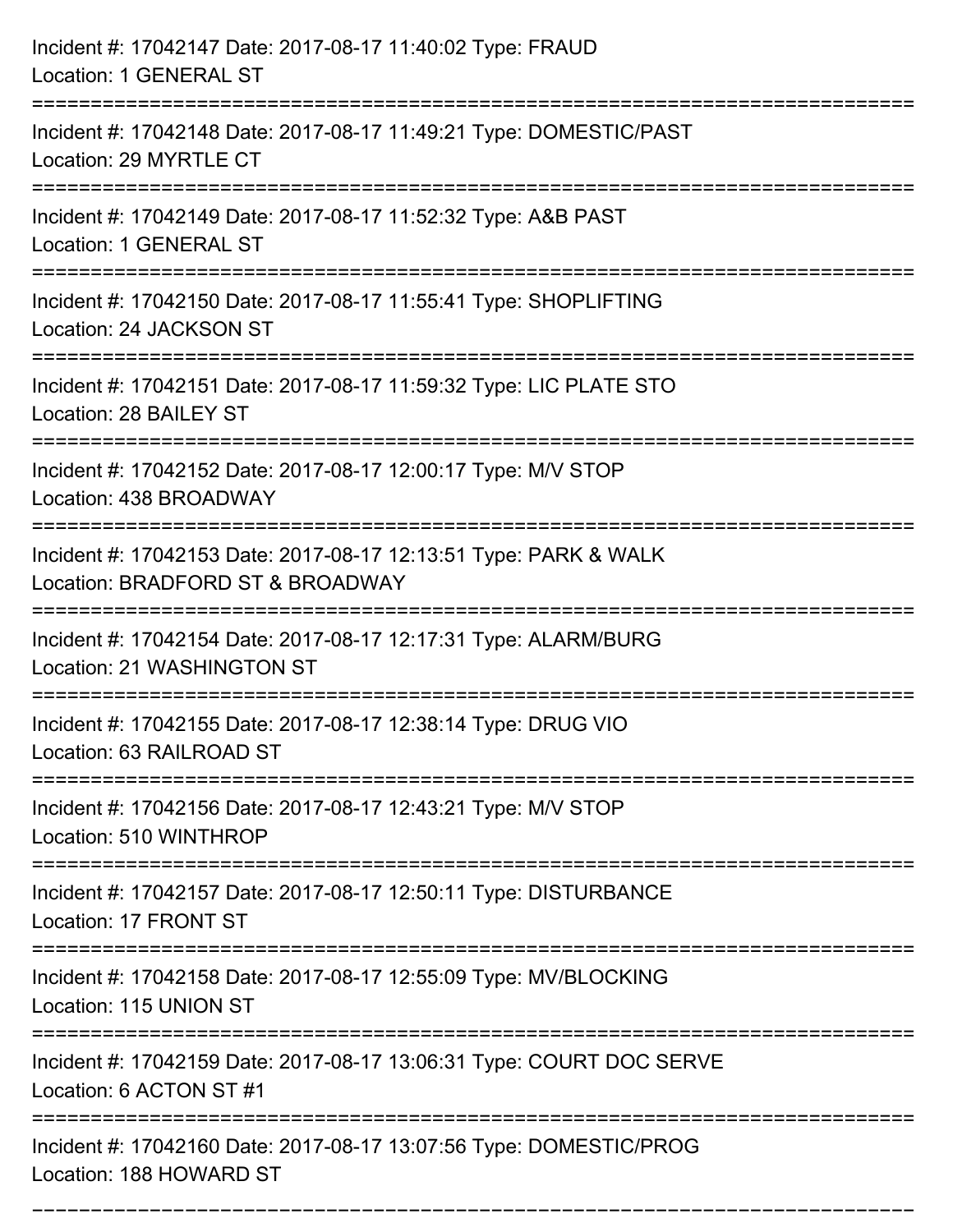| Incident #: 17042161 Date: 2017-08-17 13:11:54 Type: HARASSMENT<br>Location: 405 HAVERHILL ST                                         |
|---------------------------------------------------------------------------------------------------------------------------------------|
| ====================================<br>Incident #: 17042162 Date: 2017-08-17 13:16:18 Type: DRUG VIO<br>Location: 50 BROADWAY        |
| Incident #: 17042163 Date: 2017-08-17 13:16:50 Type: LOST PROPERTY<br>Location: 181 GARDEN ST FL 1<br>===========================     |
| Incident #: 17042164 Date: 2017-08-17 13:29:28 Type: EXTRA SURVEIL<br><b>Location: BOAT RAMP</b>                                      |
| Incident #: 17042165 Date: 2017-08-17 13:37:59 Type: FRAUD<br>Location: 39 CAMELLA TEOLI WY<br>-----------------                      |
| Incident #: 17042166 Date: 2017-08-17 13:41:26 Type: AUTO ACC/NO PI<br>Location: DENNYS / 160 WINTHROP AV<br>;======================= |
| Incident #: 17042167 Date: 2017-08-17 13:41:36 Type: WARRANT SERVE<br>Location: RAILROAD TRACKS (RAILROAD ST)<br>================     |
| Incident #: 17042168 Date: 2017-08-17 13:47:38 Type: M/V STOP<br><b>Location: 40 LAWRENCE ST</b>                                      |
| Incident #: 17042169 Date: 2017-08-17 13:50:26 Type: LOST PROPERTY<br>Location: 2 APPLETON ST                                         |
| Incident #: 17042170 Date: 2017-08-17 13:54:12 Type: M/V STOP<br>Location: ERVING AV & LAWRENCE ST                                    |
| Incident #: 17042171 Date: 2017-08-17 13:56:14 Type: DOMESTIC/PROG<br>Location: 101 WILLOW ST FL 2                                    |
| Incident #: 17042172 Date: 2017-08-17 14:03:47 Type: AUTO ACC/PI<br>Location: BROADWAY & ESSEX ST                                     |
| Incident #: 17042173 Date: 2017-08-17 14:04:58 Type: M/V STOP<br>Location: LAWRENCE ST & MYRTLE ST                                    |
| Incident #: 17042174 Date: 2017-08-17 14:15:26 Type: M/V STOP<br>Location: EXETER ST & WINTHROP AV                                    |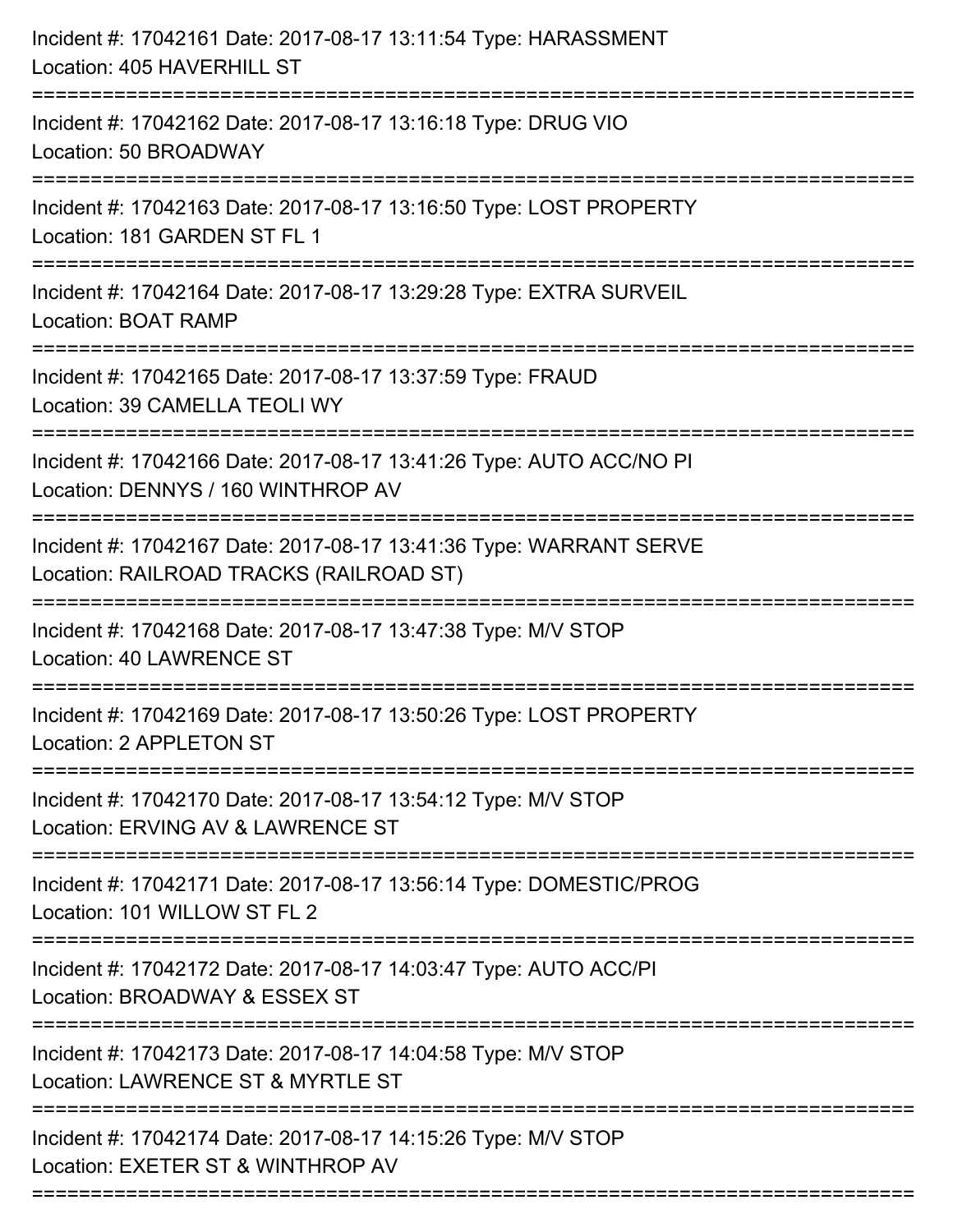| Location: HAMPSHIRE ST & LOWELL ST                                                                                             |
|--------------------------------------------------------------------------------------------------------------------------------|
| Incident #: 17042176 Date: 2017-08-17 14:33:03 Type: NEIGHBOR PROB<br>Location: 43 DUCKETT AV #1                               |
| Incident #: 17042177 Date: 2017-08-17 14:36:20 Type: M/V STOP<br>Location: MERRIMACK ST & PARKER ST<br>:====================== |
| Incident #: 17042178 Date: 2017-08-17 14:37:01 Type: AUTO ACC/NO PI<br>Location: 91 NEWTON ST                                  |
| Incident #: 17042179 Date: 2017-08-17 14:41:56 Type: THREATS<br>Location: 174 JACKSON ST #4                                    |
| Incident #: 17042180 Date: 2017-08-17 14:51:37 Type: THREATS<br>Location: 1 COMMONWEALTH DR                                    |
| Incident #: 17042181 Date: 2017-08-17 14:55:30 Type: M/V STOP<br>Location: 600 ESSEX ST                                        |
| Incident #: 17042182 Date: 2017-08-17 15:00:13 Type: M/V STOP<br>Location: BRADFORD ST & BROADWAY                              |
| Incident #: 17042183 Date: 2017-08-17 15:01:35 Type: AUTO ACC/NO PI<br>Location: 165 CRAWFORD ST                               |
| Incident #: 17042184 Date: 2017-08-17 15:03:15 Type: DISTURBANCE<br>Location: 38 LAWRENCE ST FL 2                              |
| Incident #: 17042185 Date: 2017-08-17 15:06:33 Type: 209A/SERVE<br>Location: 62 KENT ST                                        |
| Incident #: 17042187 Date: 2017-08-17 15:08:43 Type: DISTURBANCE<br>Location: 73 BODWELL                                       |
| -----------------------<br>Incident #: 17042188 Date: 2017-08-17 15:09:00 Type: KEEP PEACE<br>Location: 629 HAVERHILL ST       |
| Incident #: 17042186 Date: 2017-08-17 15:09:36 Type: M/V STOP<br>Location: BROADWAY & WATER ST                                 |

Incident #: 17042190 Date: 2017 08 17 15:17:33 Type: MEDIC SUPPORT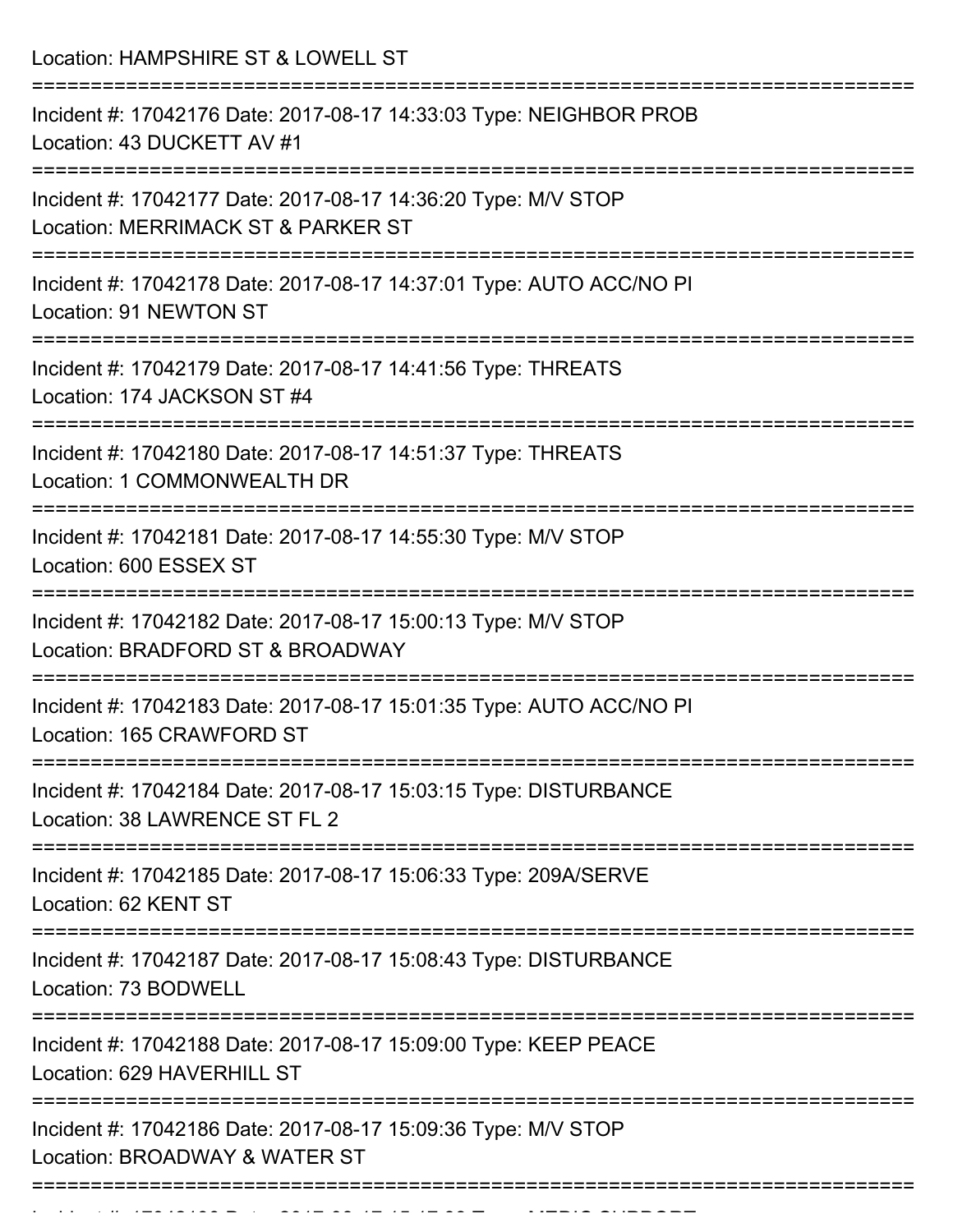| Location: 1A JOHN ST |  |  |  |
|----------------------|--|--|--|
|----------------------|--|--|--|

| Incident #: 17042189 Date: 2017-08-17 15:17:37 Type: M/V STOP<br>Location: 599 CANAL ST            |
|----------------------------------------------------------------------------------------------------|
| Incident #: 17042191 Date: 2017-08-17 15:27:06 Type: M/V STOP<br>Location: EVERETT ST & ROWE ST    |
| Incident #: 17042192 Date: 2017-08-17 15:29:33 Type: 209A/SERVE<br>Location: 2 INMAN ST #25        |
| Incident #: 17042193 Date: 2017-08-17 15:37:01 Type: M/V STOP<br>Location: CHESTER ST & S BROADWAY |
| Incident #: 17042194 Date: 2017-08-17 15:39:50 Type: M/V STOP<br><b>Location: ESSEX ST</b>         |
| Incident #: 17042195 Date: 2017-08-17 15:44:26 Type: M/V STOP<br>Location: 414 COMMON ST           |
| Incident #: 17042196 Date: 2017-08-17 15:47:44 Type: SHOPLIFTING<br>Location: 700 ESSEX ST         |
| Incident #: 17042197 Date: 2017-08-17 15:50:37 Type: KEEP PEACE<br>Location: 103 BUNKERHILL ST     |
| Incident #: 17042198 Date: 2017-08-17 16:00:07 Type: INVEST CONT<br>Location: 472 HAMPSHIRE ST     |
| Incident #: 17042199 Date: 2017-08-17 16:01:12 Type: M/V STOP<br>Location: 160 S BROADWAY          |
| Incident #: 17042201 Date: 2017-08-17 16:01:17 Type: MAL DAMAGE<br>Location: 356 JACKSON ST        |
| Incident #: 17042200 Date: 2017-08-17 16:02:20 Type: KEEP PEACE<br>Location: 103 BUNKERHILL ST     |
| Incident #: 17042202 Date: 2017-08-17 16:06:36 Type: DOMESTIC/PROG<br>Location: 208 PHILLIPS ST    |
|                                                                                                    |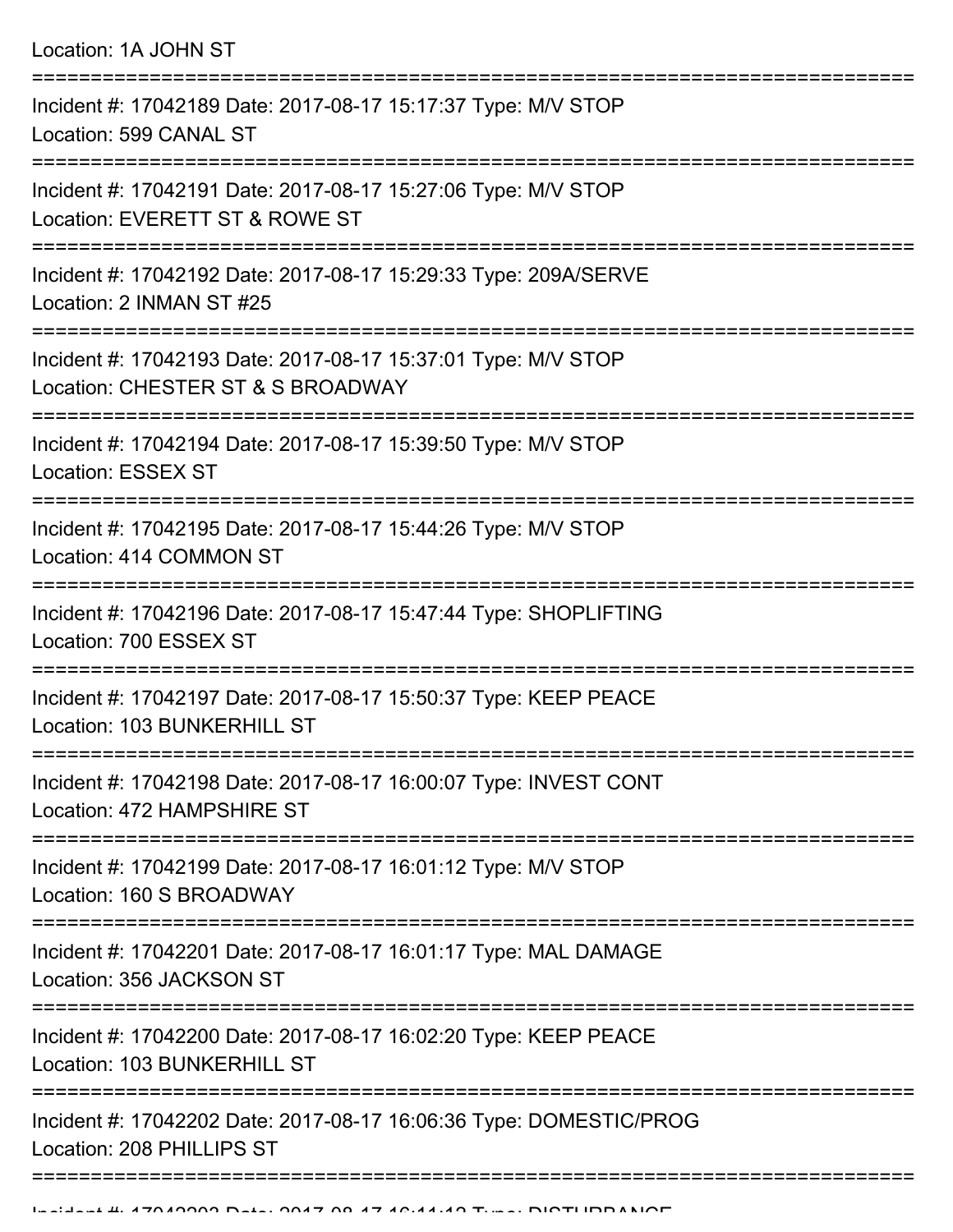Location: 99 HAMPSHIRE ST =========================================================================== Incident #: 17042204 Date: 2017-08-17 16:15:51 Type: TRESPASSING Location: 50 BROADWAY =========================================================================== Incident #: 17042205 Date: 2017-08-17 16:18:40 Type: SUS PERS/MV Location: 77 GROTON ST =========================================================================== Incident #: 17042206 Date: 2017-08-17 16:26:20 Type: DISTURBANCE Location: BELLMORE'S AUTO CENTER / 185 S BROADWAY =========================================================================== Incident #: 17042207 Date: 2017-08-17 16:28:47 Type: M/V STOP Location: HAMPSHIRE ST & LOWELL ST =========================================================================== Incident #: 17042208 Date: 2017-08-17 16:31:29 Type: AUTO ACC/NO PI Location: RT 114 =========================================================================== Incident #: 17042209 Date: 2017-08-17 16:38:29 Type: DISTURBANCE Location: 134 WEST ST =========================================================================== Incident #: 17042210 Date: 2017-08-17 16:55:25 Type: AUTO ACC/NO PI Location: 304 JACKSON ST =========================================================================== Incident #: 17042211 Date: 2017-08-17 17:08:31 Type: M/V STOP Location: 414 COMMON ST =========================================================================== Incident #: 17042212 Date: 2017-08-17 17:17:54 Type: ALARM/BURG Location: 215 HIGH ST =========================================================================== Incident #: 17042213 Date: 2017-08-17 17:24:54 Type: AUTO ACC/PI Location: MARSTON ST & STORROW ST =========================================================================== Incident #: 17042214 Date: 2017-08-17 17:30:02 Type: DRUG EVIDENCE Location: 140 WOODLAND ST =========================================================================== Incident #: 17042215 Date: 2017-08-17 17:33:54 Type: NOISE ORD Location: 32 BERKELEY ST =========================================================================== Incident #: 17042216 Date: 2017-08-17 17:44:41 Type: TOW OF M/V Location: 198 WATER ST ===========================================================================

Incident #: 17042217 Date: 2017-08-17 17:48:29 Type: MAL DAMAGE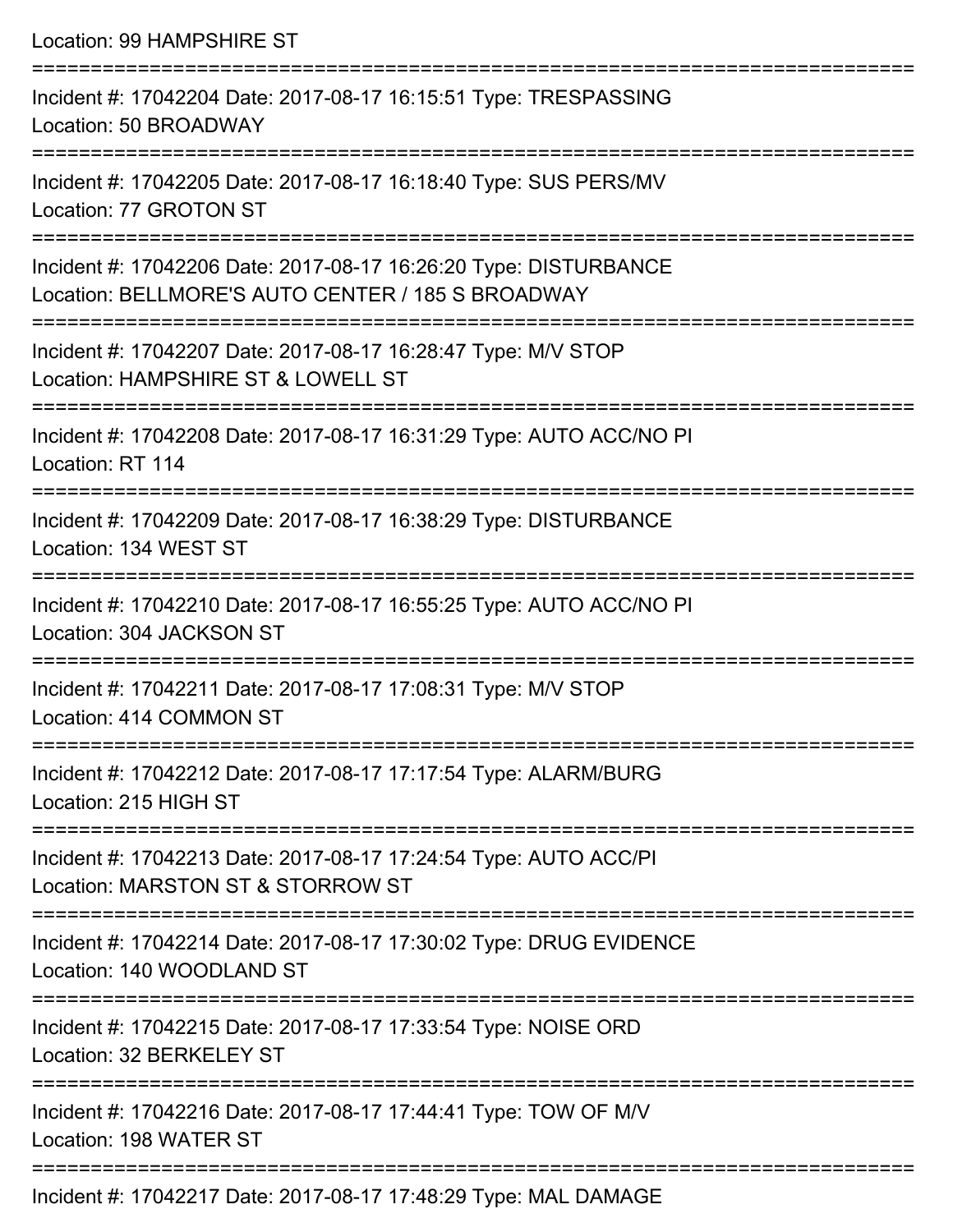| Incident #: 17042218 Date: 2017-08-17 17:52:17 Type: A&B PAST<br>Location: WALK IN WALK IN / AMESBURY ST & COMMON ST |
|----------------------------------------------------------------------------------------------------------------------|
| Incident #: 17042219 Date: 2017-08-17 17:55:23 Type: TRESPASSING<br>Location: 600 ESSEX ST                           |
| Incident #: 17042220 Date: 2017-08-17 18:12:23 Type: DOMESTIC/PROG<br>Location: 76 SARATOGA ST                       |
| Incident #: 17042221 Date: 2017-08-17 18:21:27 Type: LOUD NOISE<br>Location: 58 NEWBURY ST                           |
| Incident #: 17042222 Date: 2017-08-17 18:22:51 Type: M/V STOP<br>Location: 232 LAWRENCE ST                           |
| Incident #: 17042223 Date: 2017-08-17 18:33:44 Type: STOL/MV/PAS<br>Location: 19 BELKNAP ST                          |
| Incident #: 17042225 Date: 2017-08-17 18:42:21 Type: NOTIFICATION<br>Location: 101 S BOWDOIN ST                      |
| Incident #: 17042224 Date: 2017-08-17 18:43:42 Type: M/V STOP<br>Location: ESSEX ST & UNION ST                       |
| Incident #: 17042226 Date: 2017-08-17 18:45:48 Type: 911 HANG UP<br>Location: 179 ARLINGTON ST #9                    |
| Incident #: 17042227 Date: 2017-08-17 18:47:08 Type: M/V STOP<br>Location: LAWRENCE ST & LOWELL ST                   |
| Incident #: 17042228 Date: 2017-08-17 18:53:58 Type: NOISE ORD<br>Location: LA CAVA / 22 UNION ST                    |
| Incident #: 17042229 Date: 2017-08-17 19:05:47 Type: UNWANTEDGUEST<br>Location: 56 GROTON ST                         |
| Incident #: 17042230 Date: 2017-08-17 19:10:33 Type: ALARM/BURG<br>Location: 237-255 ESSEX ST                        |
| Incident #: 17042231 Date: 2017-08-17 19:16:45 Type: 911 HANG UP                                                     |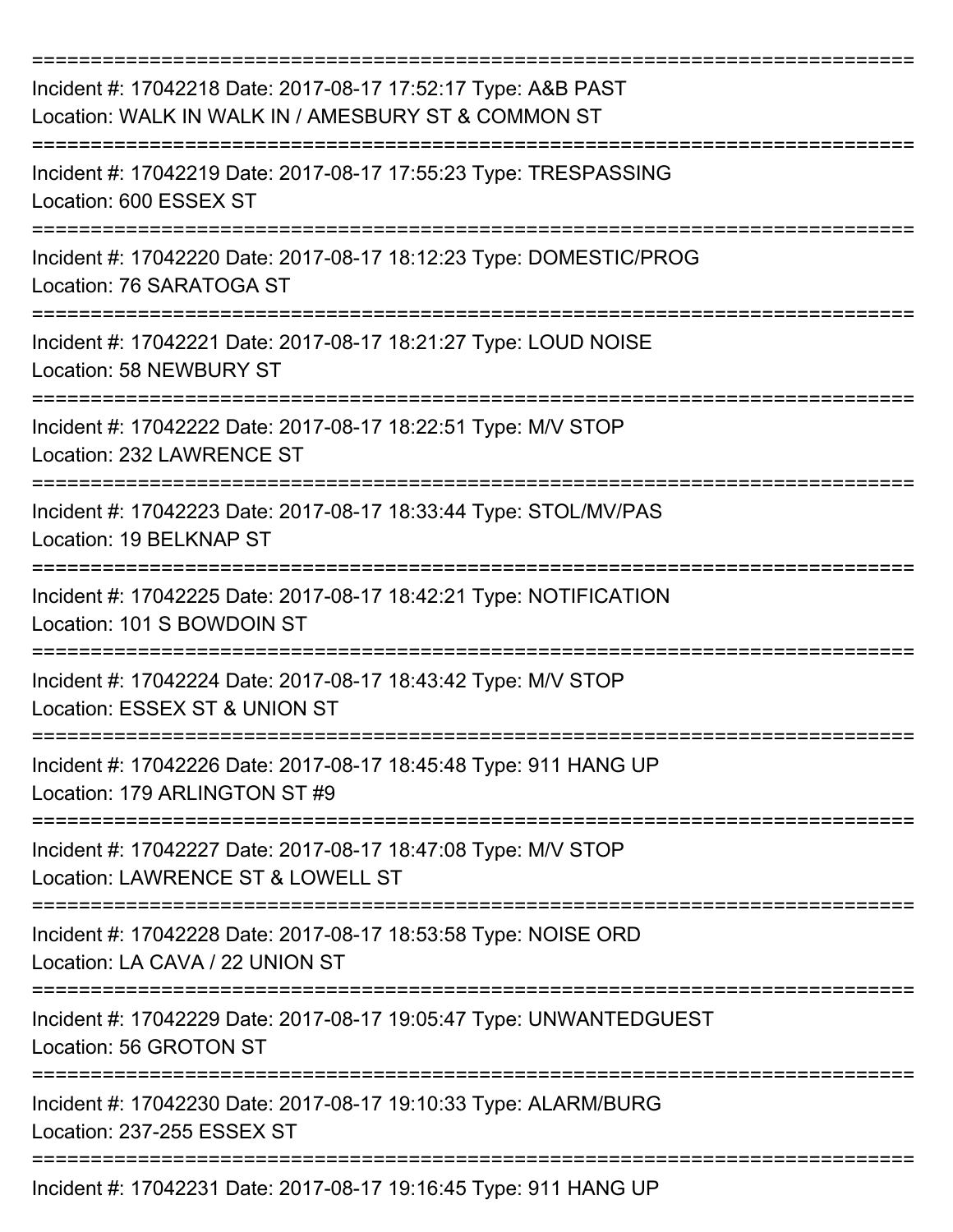| Incident #: 17042232 Date: 2017-08-17 19:20:31 Type: NEIGHBOR PROB<br>Location: 70 BERKELEY ST                       |
|----------------------------------------------------------------------------------------------------------------------|
| Incident #: 17042233 Date: 2017-08-17 19:21:31 Type: HIT & RUN M/V<br>Location: 90 WACHUSETTS AV                     |
| Incident #: 17042234 Date: 2017-08-17 19:26:13 Type: DISTURBANCE<br>Location: 248 BROADWAY                           |
| Incident #: 17042235 Date: 2017-08-17 19:29:29 Type: LOST PROPERTY<br>Location: 50 SAUNDERS ST                       |
| Incident #: 17042238 Date: 2017-08-17 19:33:48 Type: KEEP PEACE<br>Location: 94 CROSS ST #2 FL 2                     |
| Incident #: 17042236 Date: 2017-08-17 19:33:57 Type: M/V STOP<br>Location: DORCHESTER ST & PHILLIPS ST               |
| Incident #: 17042237 Date: 2017-08-17 19:35:48 Type: M/V STOP<br>Location: 195 CRAWFORD ST                           |
| Incident #: 17042239 Date: 2017-08-17 19:41:36 Type: ALARM/HOLD<br>Location: 445 ESSEX ST                            |
| Incident #: 17042240 Date: 2017-08-17 19:55:52 Type: TOW OF M/V<br>Location: 58 W DALTON ST                          |
| ======================<br>Incident #: 17042241 Date: 2017-08-17 20:01:33 Type: 911 HANG UP<br>Location: 51 SUNSET AV |
| Incident #: 17042243 Date: 2017-08-17 20:03:06 Type: DISTURBANCE<br>Location: 160 CRAWFORD ST                        |
| Incident #: 17042242 Date: 2017-08-17 20:04:24 Type: DISTURBANCE<br>Location: BROADWAY & METHUEN ST                  |
| Incident #: 17042244 Date: 2017-08-17 20:06:00 Type: MAL DAMG PROG<br>Location: 77 S UNION ST                        |
| Incident #: 17042246 Date: 2017-08-17 20:06:31 Type: A&B PAST<br>1111111111010T0011110110                            |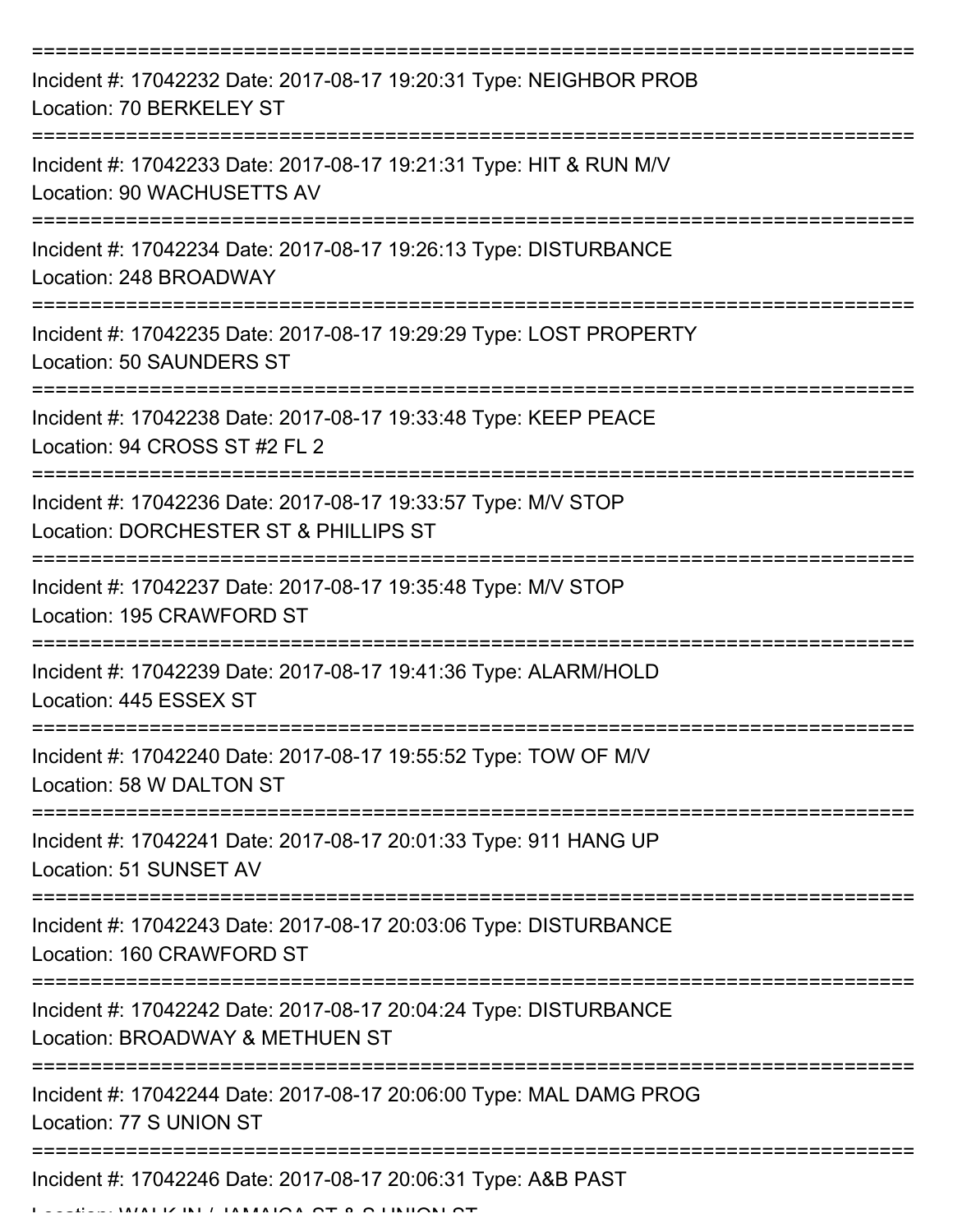| Incident #: 17042245 Date: 2017-08-17 20:07:18 Type: SUS PERS/MV<br>Location: CAMBRIDGE ST & PHILLIPS ST    |
|-------------------------------------------------------------------------------------------------------------|
| Incident #: 17042247 Date: 2017-08-17 20:49:39 Type: M/V STOP<br>Location: S BROADWAY & SHATTUCK ST         |
| Incident #: 17042249 Date: 2017-08-17 20:52:05 Type: GENERAL SERV<br>Location: CHESTNUT ST & JACKSON ST     |
| Incident #: 17042248 Date: 2017-08-17 20:52:07 Type: SHOTS FIRED<br>Location: BEACON ST & MOUNT VERNON      |
| Incident #: 17042250 Date: 2017-08-17 20:56:32 Type: SUS PERS/MV<br>Location: BOAT RAMP / null              |
| Incident #: 17042252 Date: 2017-08-17 21:00:55 Type: UNWANTEDGUEST<br>Location: 405 HAVERHILL ST            |
| Incident #: 17042251 Date: 2017-08-17 21:01:03 Type: CIVIL PROB<br>Location: 405 HAVERHILL ST               |
| Incident #: 17042254 Date: 2017-08-17 21:01:55 Type: MISSING PERS<br><b>Location: 9 HALLENAN AV</b>         |
| Incident #: 17042253 Date: 2017-08-17 21:03:20 Type: UNWANTEDGUEST<br>Location: 405 HAVERHILL ST            |
| Incident #: 17042255 Date: 2017-08-17 21:06:27 Type: M/V STOP<br>Location: MCCARTHY RD & MT VERNON ST       |
| Incident #: 17042256 Date: 2017-08-17 21:21:48 Type: M/V STOP<br>Location: HAVERHILL ST & LAWRENCE ST       |
| Incident #: 17042257 Date: 2017-08-17 21:36:43 Type: INVEST CONT<br>Location: NEWBURYPORT MASS (23 WOODLAND |
| Incident #: 17042258 Date: 2017-08-17 21:41:49 Type: M/V STOP<br>Location: STEVENS CT & STORROW ST          |
| Incident #: 17042259 Date: 2017-08-17 21:45:15 Type: M/V STOP                                               |

Location: REACON ST & TAFT ST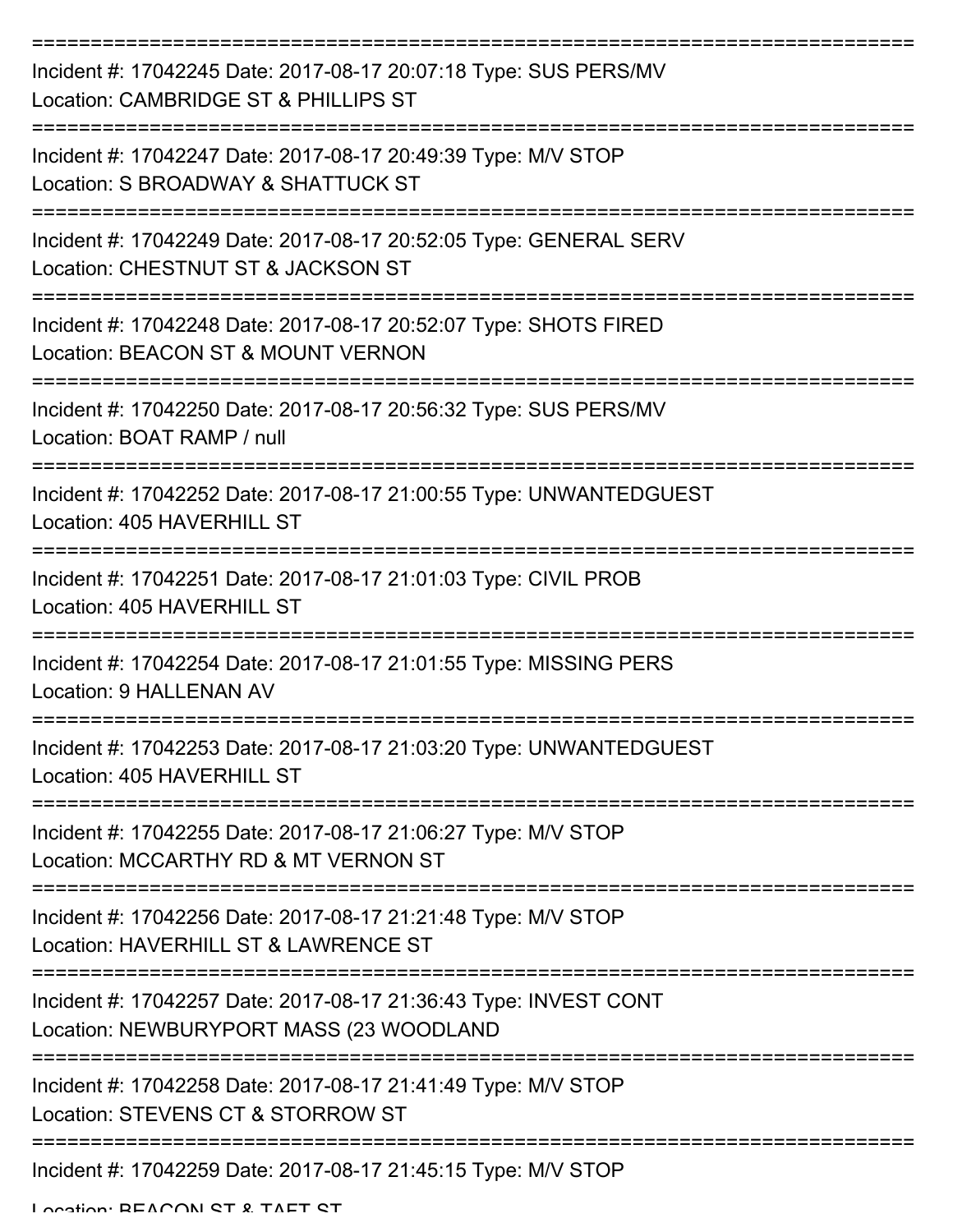| Incident #: 17042260 Date: 2017-08-17 21:52:23 Type: M/V STOP<br>Location: ADAMS ST & BEACON ST<br>---------------------------                                          |
|-------------------------------------------------------------------------------------------------------------------------------------------------------------------------|
| Incident #: 17042261 Date: 2017-08-17 21:56:56 Type: UNWANTEDGUEST<br>Location: 25 BELLEVUE ST                                                                          |
| Incident #: 17042262 Date: 2017-08-17 21:59:13 Type: DISTURBANCE<br><b>Location: 59 TREMONT ST</b>                                                                      |
| Incident #: 17042263 Date: 2017-08-17 22:16:14 Type: DISTURBANCE<br>Location: 2 INMAN ST                                                                                |
| --------------------------------<br>Incident #: 17042264 Date: 2017-08-17 22:18:09 Type: MEDIC SUPPORT<br>Location: 12 BEACON AV                                        |
| Incident #: 17042265 Date: 2017-08-17 22:23:31 Type: DISTURBANCE<br>Location: 135 BAILEY ST                                                                             |
| ,,,,,,,,,,,,,,,,,,,,<br>Incident #: 17042266 Date: 2017-08-17 22:36:06 Type: DOMESTIC/PROG<br>Location: S UNION ST & SPRINGFIELD ST                                     |
| Incident #: 17042267 Date: 2017-08-17 22:37:23 Type: GENERAL SERV<br>Location: 101 FOSTER ST                                                                            |
| Incident #: 17042268 Date: 2017-08-17 22:40:43 Type: LOUD NOISE<br>Location: 234 BAILEY ST FL 2                                                                         |
| Incident #: 17042269 Date: 2017-08-17 22:41:25 Type: UNWANTEDGUEST<br>Location: WALGREENS / 135 BROADWAY                                                                |
| Incident #: 17042270 Date: 2017-08-17 22:43:36 Type: NOTIFICATION<br>Location: 10 PEARL ST                                                                              |
| Incident #: 17042271 Date: 2017-08-17 22:46:05 Type: LOUD NOISE<br>Location: E HAVERHILL ST & HOWARD ST                                                                 |
| Incident #: 17042272 Date: 2017-08-17 22:57:17 Type: DISTURBANCE<br>Location: 15 CLIFTON ST FL 2                                                                        |
| ============================<br>----------------------------<br>Incident #: 17042273 Date: 2017-08-17 23:14:47 Type: GUN CALL<br>Location: E HAVERHILL ST & WOODLAND ST |